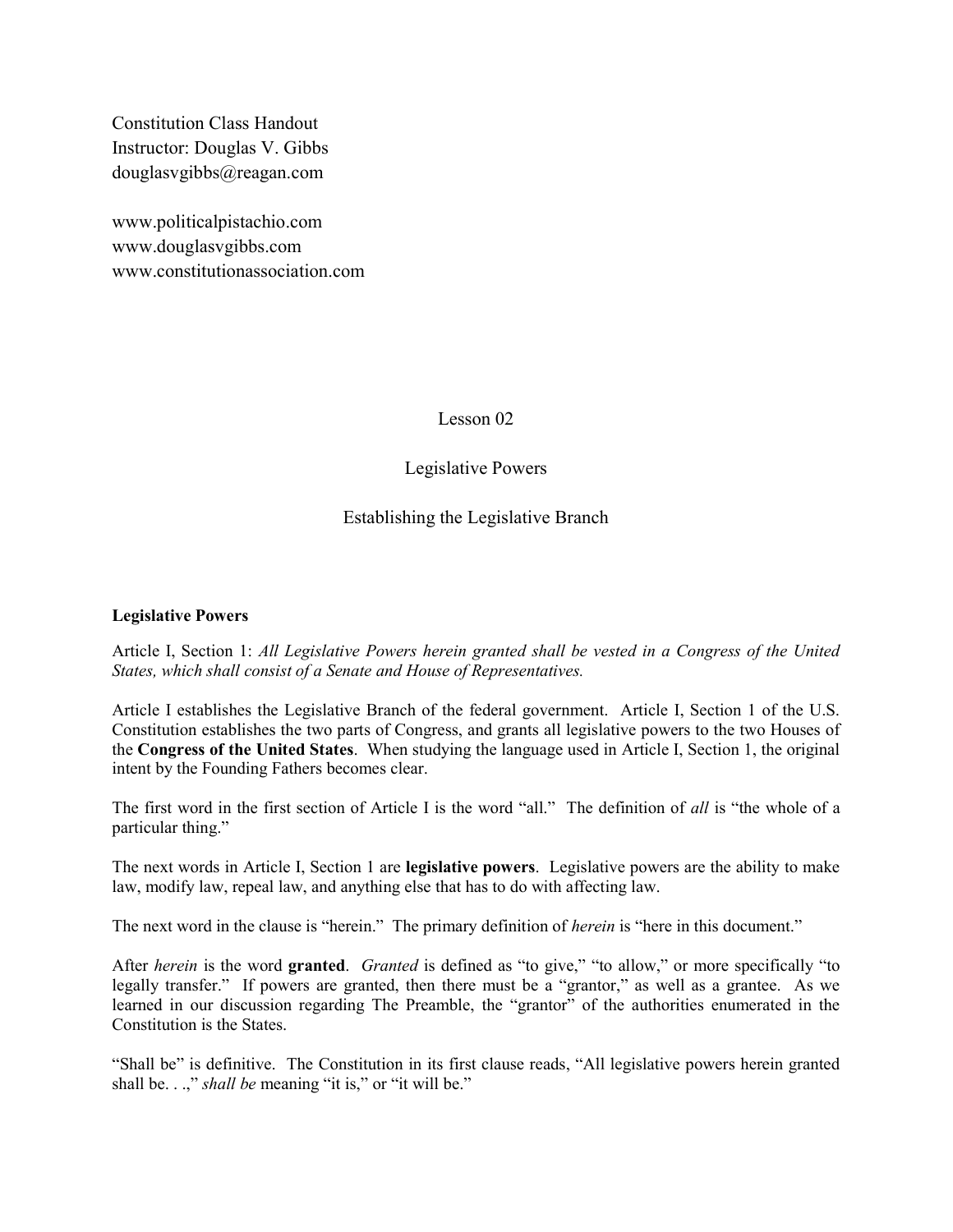"Vested" is much like "granted." Vested is a legal transfer of something, or in this case, an allowance to have legislative powers at the federal level granted to Congress.

The Congress of the United States is the legislative branch of the federal government, and this clause indicates that not only will the Congress be granted all legislative powers given to the federal government, but that the branch of government consists of two houses; a Senate and House of Representatives.

All legislative powers, according to this clause, are granted to the Congress by the States for the purpose of making law, modifying law, or repealing law. The powers are herein granted, which means that the laws must fall within the authorities granted by the text of the U.S. Constitution. In other words, laws made must remain consistent with the "powers herein granted."

Based on language used in the first clause of the United States Constitution, when members of the judiciary legislates from the bench, or the President issues an executive order to modify a law, such action is unconstitutional. After all, "all legislative powers" were granted to the Congress, not to the judicial branch, or the executive branch.

Since all legislative powers belong to the Congress, that means any regulations by federal departments that are not in line with laws made by the Congress that are in line with the authorities granted by the Constitution are unconstitutional as well. All legislative powers belong to the Congress, therefore any "legislative actions" by regulatory agencies, which are a part of the executive branch, are not in line with the original intent of the Constitution.

Powers the federal government has were "granted" by the States. "We The People of the United States" granted those powers to the federal government through the Constitution. Therefore, if the federal government acts in a manner that is not consistent with the contract between the States and the U.S. Government, the States have the option to ignore those unconstitutional actions by the federal government. This action of ignoring unconstitutional law is the States' way of being the final arbiters of the Constitution. The term for this kind of action by a State is nullification. Thomas Jefferson, in his draft of the Kentucky Resolutions, explained that any unconstitutional law is null and void, and as an illegal law, the States have the right to nullify it.

The concept that only Congress has legislative powers, only the executive branch has executive powers, and the judicial branch only has judicial powers, as described in the first sentence of each of the first three articles of the Constitution, is called Separation of Powers. The purpose of this philosophy is to disallow different branches from abusing the powers not granted to that branch, as well as to protect against collusion.

The Separation of Powers also exists between the States, and the federal government. Most authorities granted to the federal government are powers the States did not reserve to themselves. Most authorities retained by the States are not authorized to be administered to by the federal government. There are a few authorities that are concurrent, meaning that both the federal government, and the States, have some authority over the issue. One issue that is concurrent is immigration, which will be addressed later in this book. Sole authority over a particular power is called Exclusive Powers.

#### House of Representatives

Article I, Section 2 establishes, and defines, the House of Representatives. The members of the House of Representatives are divided among the States proportionally. As it is today, the House of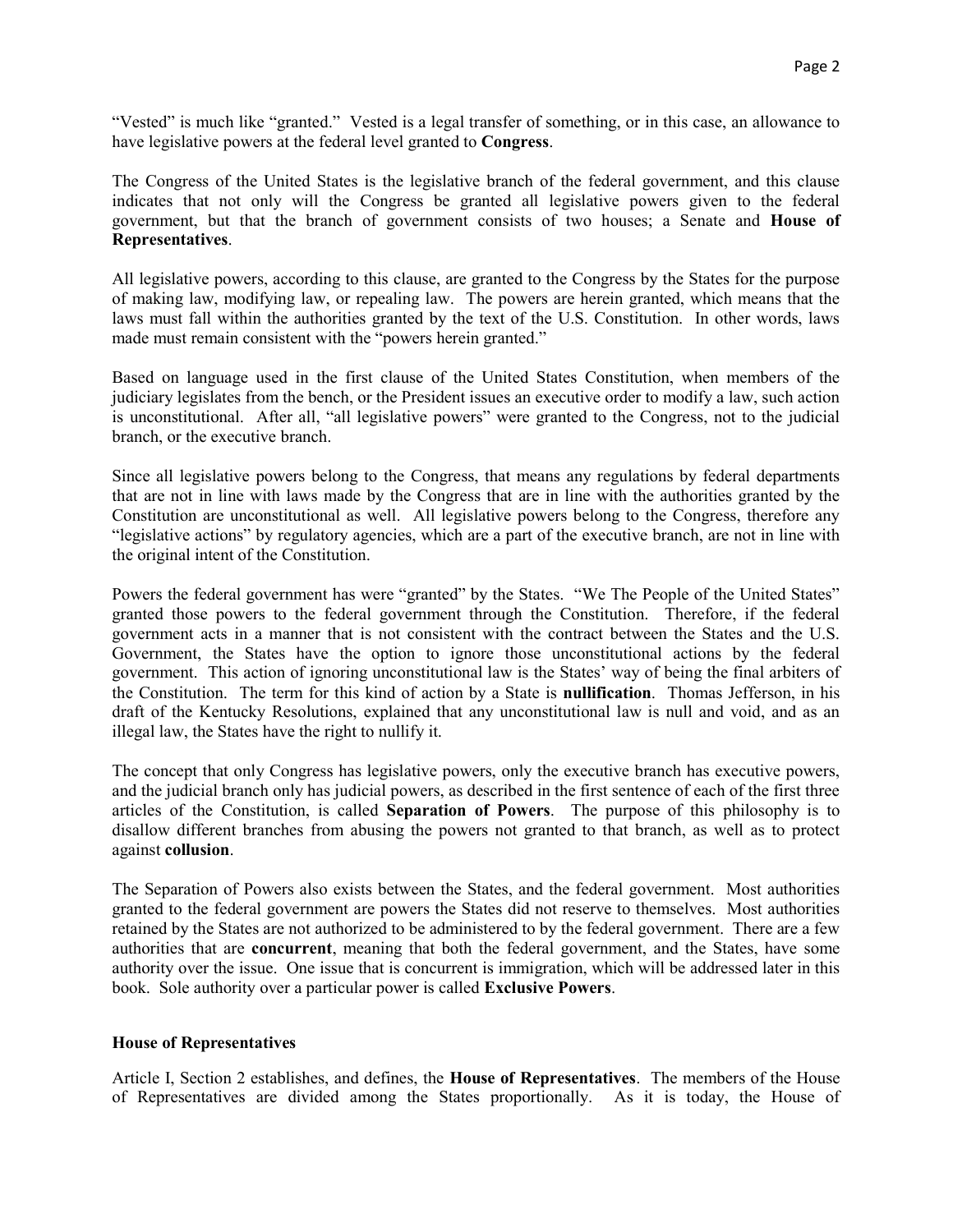Representatives was the voice of the people in the federal government. Each Representative is chosen to serve for two years, which means every two years every Representative is up for re-election, if they choose to run.

The eligibility of a Representative as explained by Article I, Section 2 requires that the candidate must be at least twenty-five years of age, and been a citizen of the United States for at least seven years. The age is lower than for Senators. Representatives were not expected to be as politically savvy as the Senators, and tended to have less experience. The age requirement simply reflected that. Political knowledge and experience tends to come with age.

Divided allegiance was a serious concern to the Founding Fathers. The requirement that Representatives have been citizens of the United States for at least seven years reflects that concern. Seven years, for a Representative of the people, was assumed to have been long enough for the Representative to have thrown off any allegiances to other nations.

The third clause of Article I, Section 2, includes the 3/5s clause, which was changed by the 14th Amendment following the American Civil War.

The Southern States used slaves for their agricultural economies. The southern states were needed to ratify the new constitution. As a condition for ratifying the Constitution, the southern states demanded that the slaves be counted as one whole person each. The idea was that if the slaves were counted as whole persons, the apportionment would tip the scales in their favor through increased representation in the new United States House of Representatives. White populations in the southern states were lower in number when compared to the northern states, due to the rural nature of the Slave States to the south.

The Northern States, under the heavy influence of merchants, political elitists, and a group of abolitionists, wanted the slaves counted as "zero" in order to reduce the number of representatives the southern states would receive, which would give the majority to the northern states, thus giving the north more legislative power. With this additional voting power in the House of Representatives, the northern states sought to have greater influence on the federal government through legislation. The plan was to use their legislative power to tyrannically force the southern states into submission, and to eventually abandon slavery.

In the interest of compromise, to convince the southern states to ratify the constitution, while giving the northern states the satisfaction that the southern states did not get exactly what they wanted, the decision was made that slaves would be counted as 3/5 of a whole person for the sake of apportionment. In other words, it was not a declaration that they believed blacks to be less than a person, but simply to affect the census in such a way that too much power through apportionment would not be given to either The North or The South, while also ensuring that the Constitution got ratified.

G.R. Mobley, author of We the People, Whose Constitution Is It Anyway?, believes the Founding Fathers missed a great opportunity to abolish slavery. He supports the idea that the 3/5s Clause was an error in judgment by the Founders, and that the authors of the Constitution should have only allowed those States that rejected slavery to be members of the union under the Constitution. By failing to ratify the Constitution the southern slave states would then have been on their own as a separate union. Pressure from the Spanish in Florida, and the threat of invasion by Spanish forces, would have then encouraged the slave states to abolish slavery, so that they may rejoin the union, and enjoy the strength of the union of all thirteen States.

Historically, it is impossible to know if that is exactly how it would have played out. Regardless of the opportunity, the Founders largely believed they had to compromise to ensure every State remained a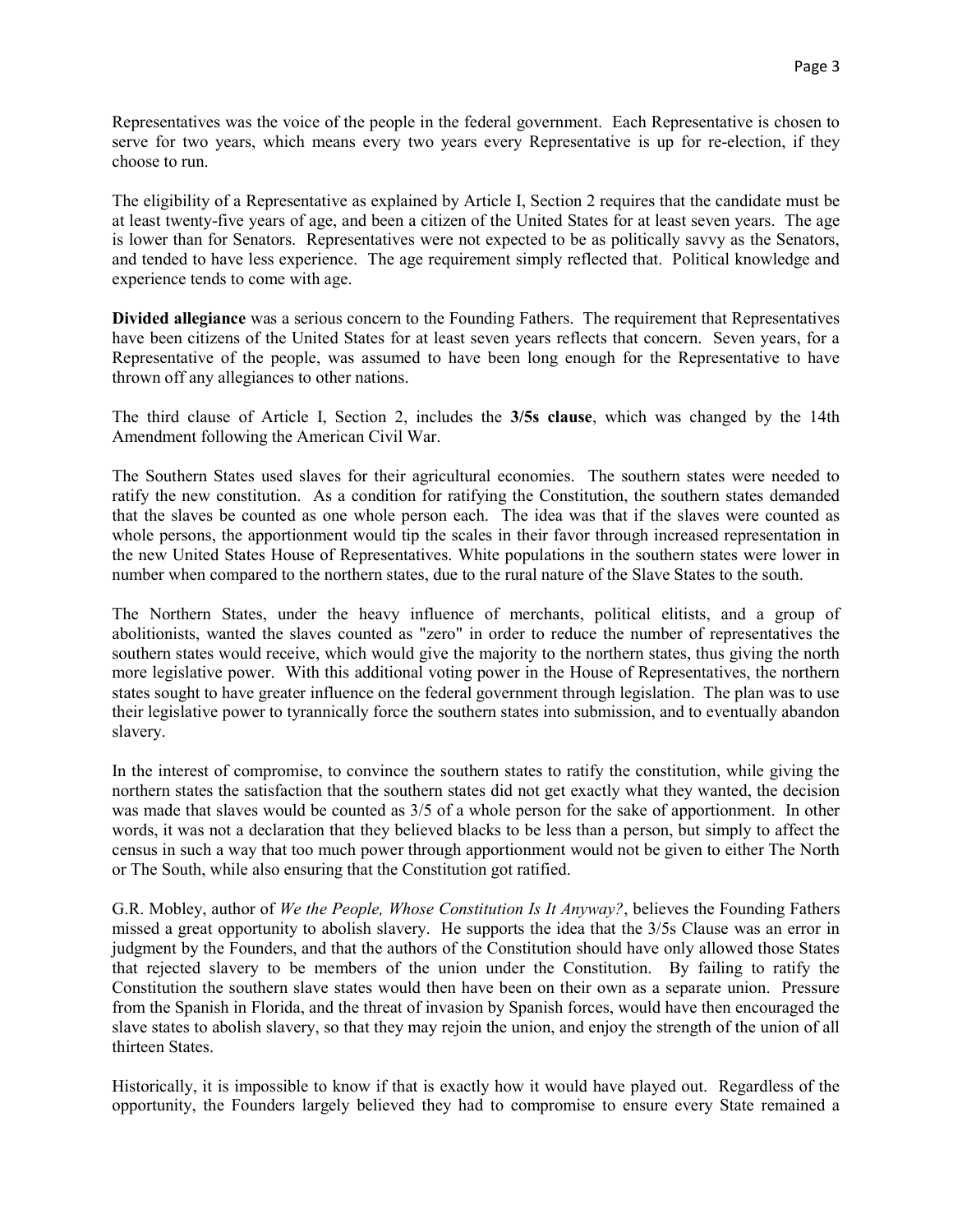member of the union, and ensure that they would receive the required nine ratifications of States in order to put the new federal government into motion.

Article I, Section 2, Clause 3, in addition to containing the 3/5s Clause, also establishes the census. The census is a required a head count to be taken once every ten years in order to determine the enumeration for establishing the number of Representatives each State shall receive. The clause also indicates that the number of Representatives shall not exceed one for every thirty thousand. This means there cannot be more than one Representative for a district of thirty thousand. However, it does not indicate there must be one Representative per thirty thousand. If that was the case, we would have thousands of Representatives.

Article I, Section 2, Clause 4 states that whenever vacancies happen in the House of Representatives, it is the duty of the Executive Authority to issue Writs of Election to fill such vacancies. What this means is that the Governors of the States have the duty to ensure there is a special election to fill any vacancies that may happen in the House of Representatives.

The House of Representatives chooses for itself its own Speaker of the House, and other officers.

According to Article I, Section 2, Clause 5, the House of Representatives has the sole power of impeachment. To impeach is to charge with misconduct. The formal process of impeachment may lead to removal of an official accused of unlawful activity or other offenses deemed to be impeachable offenses. Impeachment is not defined as removal from office, though removal from office is often the result of impeachment proceedings. In history, two presidents have been impeached, but neither were removed from office. The presidents who faced impeachment were Andrew Johnson (serving as President of the United States from 1865 to 1869), and William Jefferson Clinton (1993-2001). President Richard Nixon resigned in 1974 before impeachment proceedings began.

### The United States Senate

Article I, Section 3 established, and defines, the United States Senate. The representation of the States in the U.S. Senate is equal, two per State. The Senators serve for six years, which means every two years an election is held for one-third of the Senate seats. The required minimum age of a Senator is thirty years, five years older than that of a Representative. The increased age requirement for Senators reveals the importance of longer life and political experience, as considered by the Founding Fathers. Allegiance to the United States also remained important to the framers in the U.S. Senate, requiring that Senators need to be nine years a citizen of the United States, rather than the seven years as required of Representatives.

Article I, Section 3 originally required that Senators were chosen by the legislatures of the States, rather than voted into office directly by the voters. The appointment of Senators by their State legislatures changed to the vote of the people in 1913 with the ratification of the 17th Amendment. By the State legislatures appointing the Senators, it made the Senate the voice of the States, while the House of Representatives was the voice of the people. By the Houses of Congress being different, it created a natural check and balance, which did not allow the representation of the people to accomplish anything without approval of the voice of the States, and vice versa.

Article I, Section 3, Clause 4 establishes the Vice President as the President of the Senate. The Vice President, though a member of the executive branch, is also connected to the legislative branch. The Vice President may preside over the sessions of the U.S. Senate, and even participate in the debates, but in the end, the Vice President has no vote in the U.S. Senate, except as the tie-breaking vote.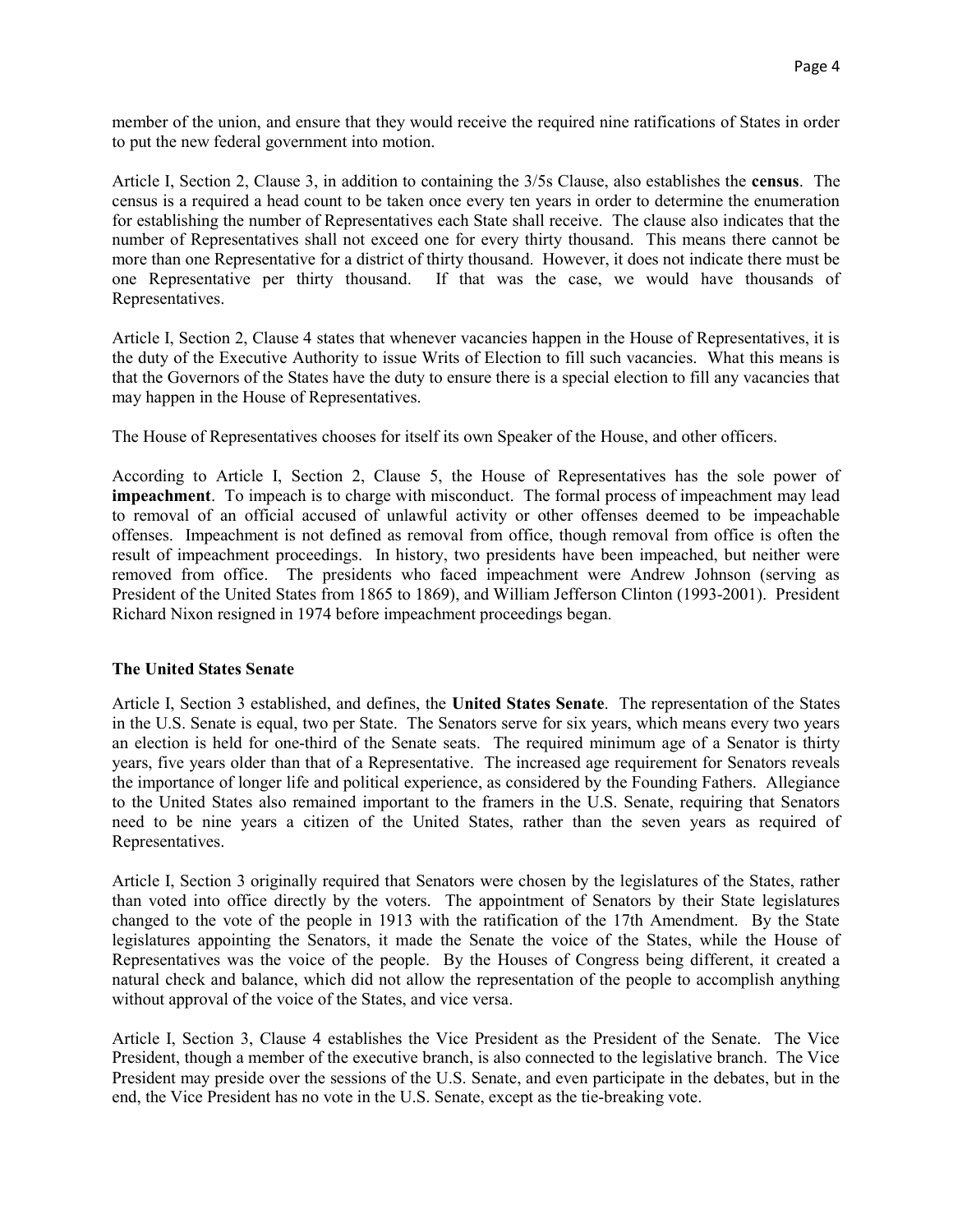During the early days of our nation the Vice President attended a large number of sessions of the Senate. He served as the voice of the executive branch in the Senate, ensuring the States' representation in Congress had the opportunity to be exposed to the executive branch's opinions regarding the issues that concerned the States, and the union as a whole.

As with the House of Representatives, the Senate chooses its own officers. One of those officers is the President pro tempore, which is the President of the Senate when the Vice President is not present.

The House of Representatives has the sole power of impeachment. Article I, Section 3, Clause 6 gives the U.S. Senate the authority to try all impeachments. No conviction can be reached unless two-thirds of the U.S. Senate membership is present. Impeachment cannot extend further than the removal of the impeached from office, and the disqualification to hold any office in the future. However, a legal case can still be brought against the convicted from other sources, according to the law. Since the U.S. Senators were originally appointed by the legislatures of the individual States, this means that impeachment charges could be brought by the people (House of Representatives), but it took the States (Senate) to hear the case, and make the final determination after all evidence was provided. During impeachment hearings, the Chief Justice presides over the hearing, as provided by Article I, Section 3.

The 17th Amendment changed the dynamics of our governmental system. Note that many functions by the executive branch are subject to the advise and consent of the Senate. The Senate ratifies treaties, holds hearings for any appointments the executive branch nominates, and the Senate holds the sole power for holding hearings on impeachments. This is because actions by the federal government are subject to approval by the States. The States granted the federal government its powers in the first place.

The House of Representatives, as the voice of the people, and the Senate, as the voice of the States, and the natural check and balance that is the result of that relationship between those two Houses of Congress, also enables both Houses together to be a valuable check against the executive branch. One of the emanations of that correlation is the ability of Congress to override a veto with a 2/3 vote. The authority to override vetoes was established to enable the People, and the States, when they are in full agreement regarding a proposed bill, to be able to ensure a law is put into place, and to constrain the executive together through the power of combined vote.

### Elections and Assembly of Congress

Article I, Section 4 begins, "The Times, Places and Manner of holding Elections for Senators and Representatives, shall be prescribed in each State by the Legislature thereof." This clause establishes that each State may have its own methods for electing members of the Congress. The same applies, as determined in Article II, to presidential elections. If there is a discrepancy, or a question regarding the acceptance of ballots, it is not the job of the courts to make final determination. Article I, Section 4 gives that authority to the State legislatures.

The same clause adds, after giving the State legislatures authority over federal elections, that "Congress" may at any time by Law make or alter such Regulations, except as to the Places of chusing Senators."

Congress, as discussed earlier, is bicameral. The two Houses of Congress are the House of Representatives, and the United States Senate. The House of Representatives, at the time of the writing of the Constitution, was designed to be as it is now, the voice of the people. Representatives have always been elected by a direct vote. The United States Senate was the voice of the States, appointed by the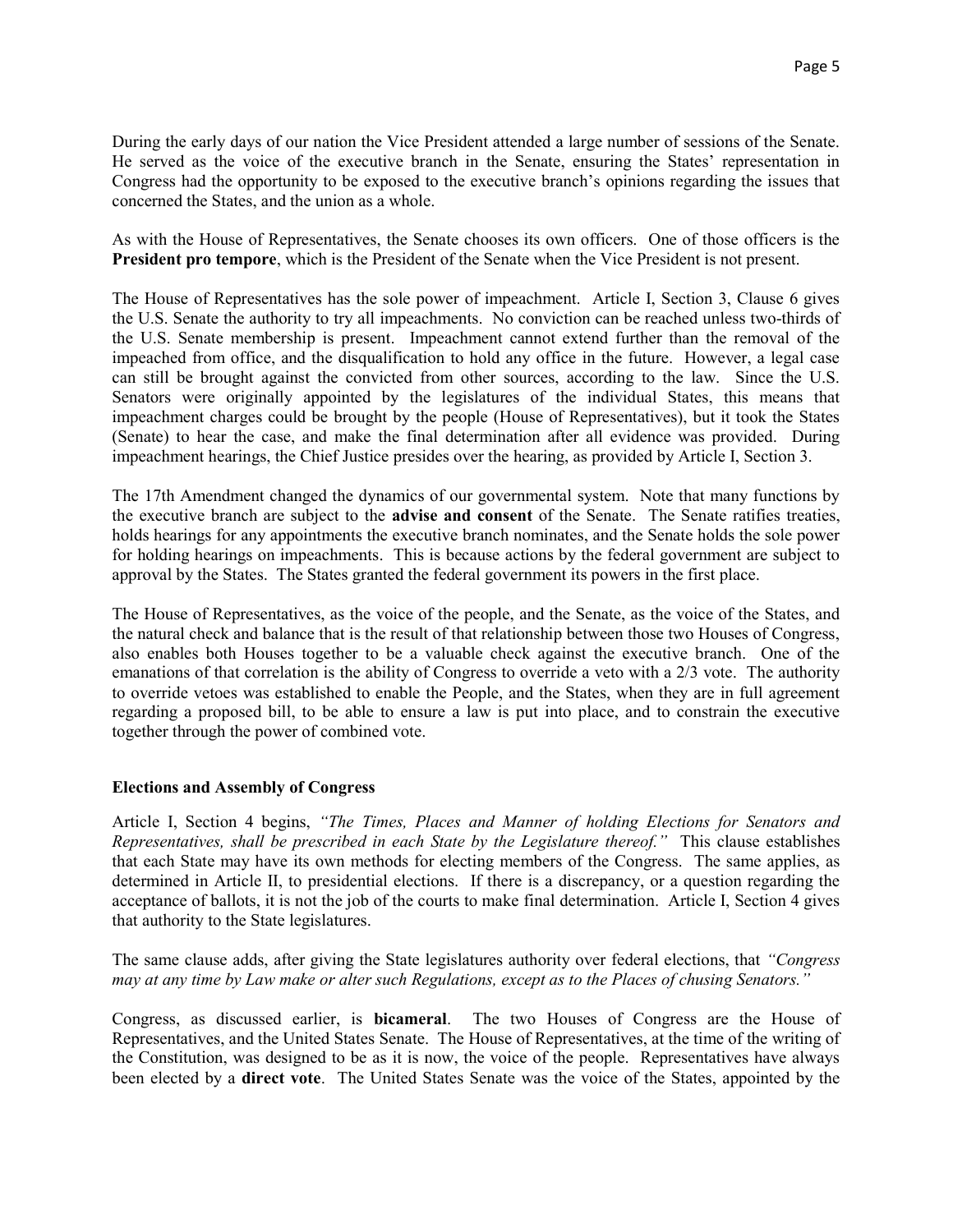State legislatures. The appointment of the Senators by representatives of the people is an example of an indirect vote.

As the representation of the people, and the States, Congress was not seen as the greatest potential danger in the federal government. Congress was the voice of the people and the States in the federal government; the eyes of the parents to ensure the central government did not grow beyond the authorities granted to it. With Congress representing the oversight by the people, and the States, the oversight powers given to the federal legislature often led to other authorities that allowed Congress to act as a check and balance against potentially dangerous government activity. Giving Congress oversight authorities was a way to ensure that Congress participated in the concept of a government "by the consent of the governed."

Though elections were established with the State legislatures prescribing the times, places and manner of holding elections, as a check and balance against that authority, Congress may pass laws to "make or alter such regulations."

At the end of the clause giving Congress the authority to act as an oversight regarding the manner in which elections are held, a qualifier is present, expressing, "except as to the Places of chusing Senators."

A majority of delegates at the Federal Convention in 1787, by the conclusion of the assembly, were strong supporters of the sovereignty of the States, and the parental nature of the States in relation to the newly formed federal government, and the duty of the States as the final arbiters of the United States Constitution to ensure the new government functioned within the limitations granted to it. A part of that function by the States included the very important fact that the States had a voice in Congress with appointed U.S. Senators. The framers did not want that authority to be tinkered with, so they remind future generations at the end of this clause that though Congress has lawmaking authorities, and oversight authorities, manipulating the dynamics of government where the people, and the States, have a voice in the United States Congress is something not to be fiddled with. A similar advisement also appears at the end of Article V., "and that no State, without its Consent, shall be deprived of its equal Suffrage in the Senate."

Oversight powers by the States were seen by the framers as being a right of the States, and as with natural rights of the people, a right is not something that should be able to be taken, but if the holder of the right wishes to give it away, no law can prevent such a foolish action.

The second paragraph of Article I, Section 4 reads, "The Congress shall assemble at least once in every Year." The first thought regarding this clause by the typical reader may be, "Of course. How can they get anything done if Congress isn't assembling?"

Another question may be, "Why did the framers feel it to be necessary to insert this clause into the Constitution?"

During the convention in 1787, there were some who felt this clause was "overburdensome." Government was not supposed to dominate their everyday lives. The members of Congress were not professional politicians, nor did they care to be. They had businesses to run, and lives to live. Surely, the attitude of many of the Founding Fathers was, there is not enough business to compel Congress to meet every single year!

Those who supported the concept of an annual meeting reminded the others that Congress was the check the people and the States had available to them in the federal government. It was the duty of Congress to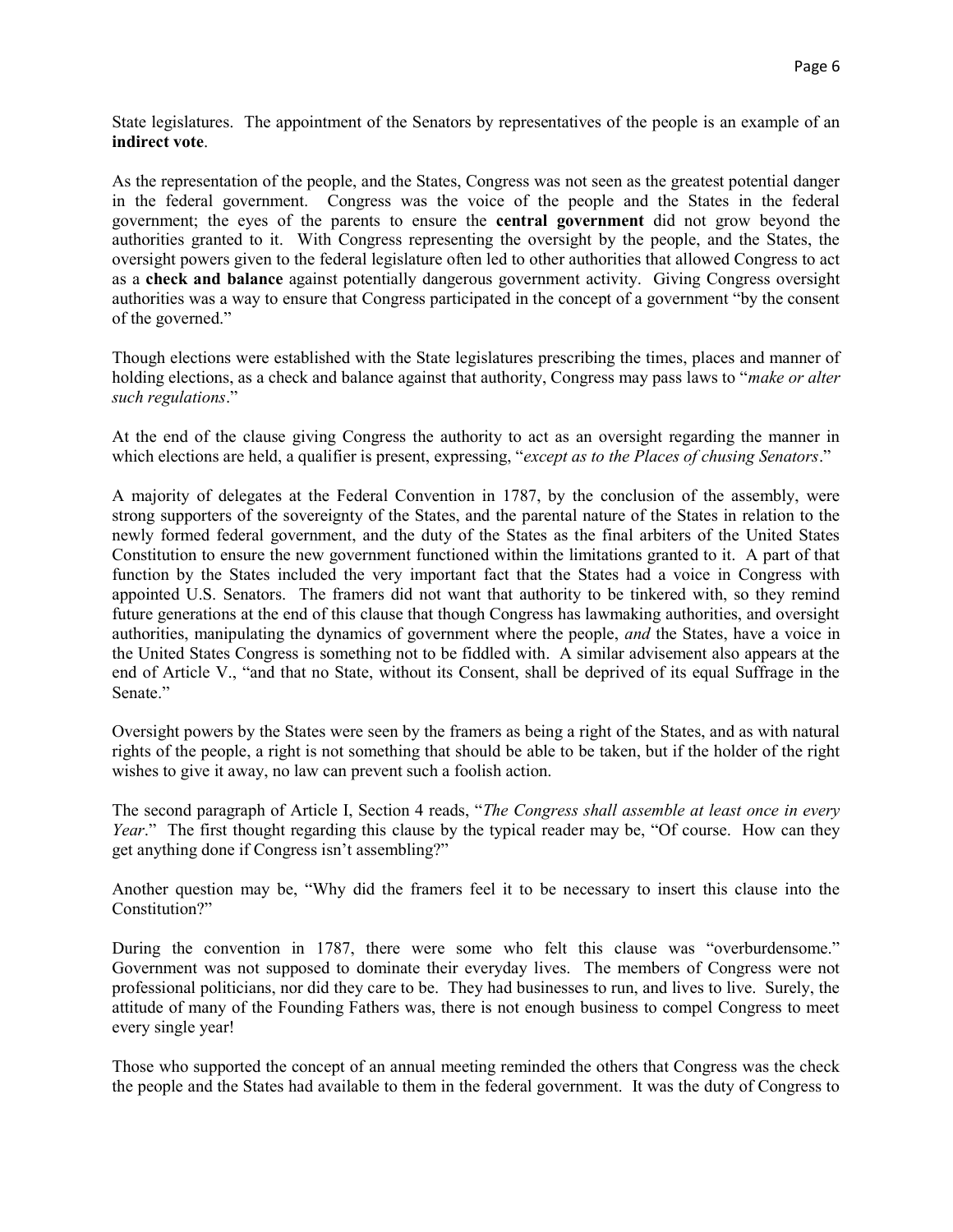serve as a check against the President, and the federal judiciary. To be an effective check, Congress must meet at least once per year. The clause, it was argued, was for the benefit of the people.

In present day politics, the opposite seems to be the norm. Government is viewed as being broken if they do not act on an endless and constant flow of issues, committees, and crises. Politicians view their position as their job, rather than a service they are providing.

Originally, the required meeting day was the first Monday in December. That was later changed to noon on the third day of January by the 20th Amendment.

#### Congressional Procedure

Article I, Section 5 requires Congress to have a minimum number of members present in order to do business. That majority constitutes a quorum, and if the Congress deems it necessary, the present members may set fines for members who do not show up. The Houses of Congress may remain in session, during which no formal business is conducted because the House does not have a quorum, so as to prevent executive actions that may be carried out during recess. This kind of session is called a pro forma session.

In Article II, Section 2, the President is given the authority to make recess appointments, when Congress is not in session. Normally, the United States Senate has advise and consent authority over appointments, which means that appointments of personnel to fill vacancies are possible for the President to grant, but such appointments requires the approval of the United States Senate (voice of the States). If the Senate is not in session, and an appointment is necessary, the President may make appointments, but the terms of those appointments only last to the end of the Senate's next session. If the Senate is in a proforma session, the President may not make any appointments. With Congress only in session when there is work to be done, and the Founders believing that would likely only be once a year, the ability of the President to make appointments when Congress is not in session was a valuable, and necessary, tool. In today's political environment, it seems like Congress is always in session, so recess appointments are not as common.

In early January of 2012, President Barack Obama used a recess appointment to name Richard Cordray the new Director of the Consumer Financial Protection Bureau (CFPB). The CFPB is a powerful bureaucracy created by the 2010 Dodd-Frank financial overhaul legislation. However, even though most of the members of Congress were on vacation, the United States Senate was still in session. President Obama's definition of recess, it turned out, was broader than the Constitution's definition. In reality, the U.S. Senate was in pro-forma session. John Berlau, Director of CEI's Center for Investors and Entrepreneurs, called the nomination of former Ohio Attorney General Richard Cordray "very troubling," criticizing both Obama's controversial use of a recess appointment, and the selection of Cordray itself. Berlau later asked, "What's next, appointing nominees when the Senate takes a bathroom break?"

Article I, Section 5 also allows each House of Congress to determine its own rules, keep a journal to record proceedings and votes, and that neither house may adjourn without the permission of the other. Section 5 also establishes that if a member of a house does not follow the established rules, the house may punish its members for disorderly behavior, and by a two thirds vote may actually expel a member from Congress.

The establishment of rules, holding a hearing in regards to the breaking of those rules, and punishing a member for his behavior, as set forth by Article I, Section 5, was used when Charles Rangel broke the rules of the House of Representatives. He faced a panel for his actions, and was punished by censure in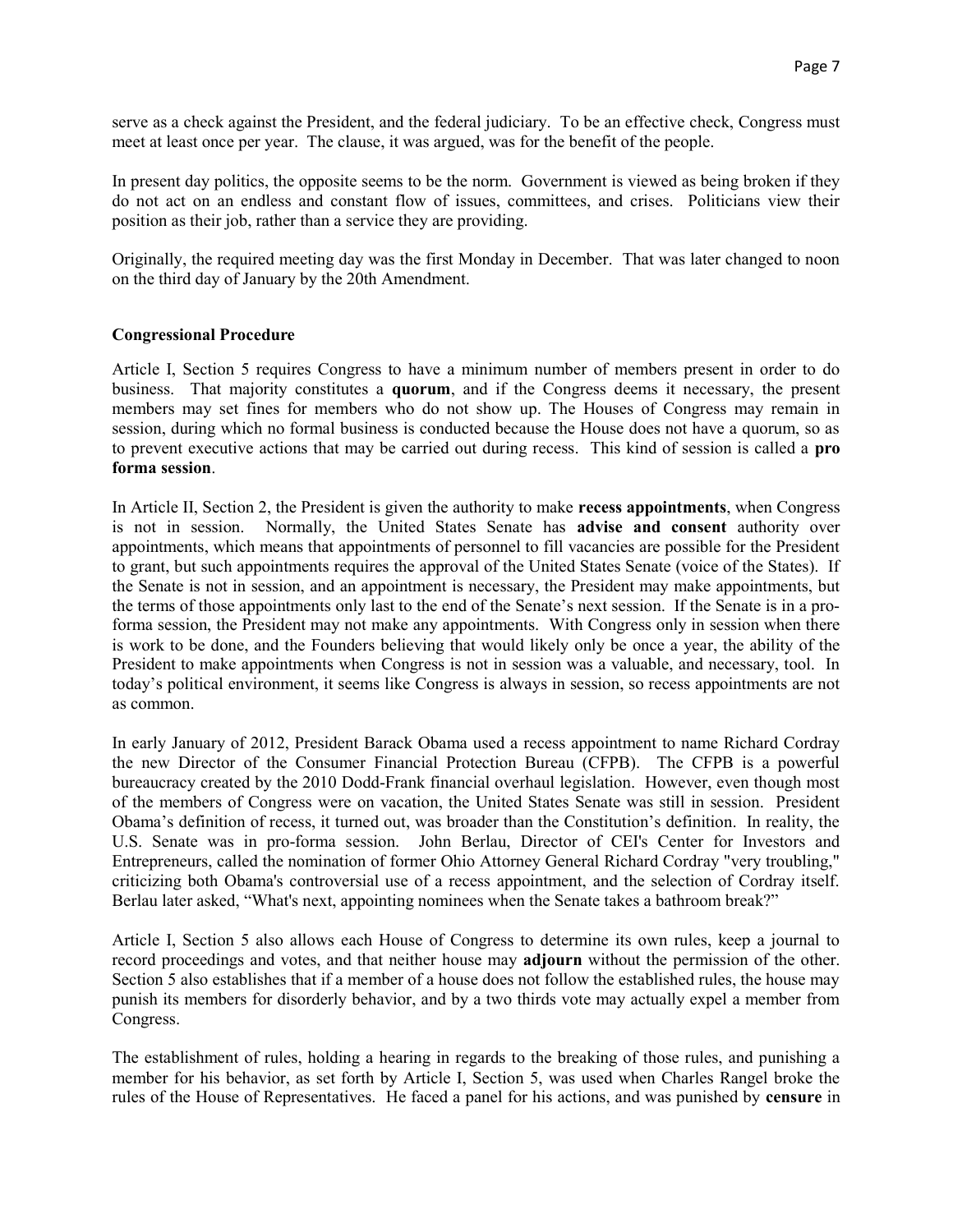December of 2010. He later sued, spending about a third of his 2014 campaign cash on legal bills in a failed bid to overturn his fall from congressional grace. On December 11, 2013, a federal judge in Washington dismissed the lawsuit, filed by Rangel in the previous April, to get the censure overturned.

The mandate to keep a journal to record proceedings and votes was included in this section because the Founders wanted government to be transparent, accessible, and accountable to the people. Deals behind closed doors were not supposed to be a part of our political system.

#### Congressional Compensation, Privileges, Restrictions

When President George Washington took office, he refused to accept the constitutionally allowed compensation for holding the office. He viewed his office as being a privilege, and an opportunity to once again serve the country he loved. During the Constitutional Convention, Benjamin Franklin considered proposing that elected government officials not be paid for their service. By the end of the debate, it was decided that government representatives should receive fixed stipends by which they may be compensated for the devotion of their time to public service. It was also determined, however, that the compensation should not be so high that it would become the motive for seeking office.

Article I, Section 6 of the Constitution addresses compensation, and the rules regarding such. Section 6 also establishes that members of Congress may not be detained while traveling to and from Congress, and that they cannot hold any other office in government while in Congress.

Protection from arrest while traveling to and from Congress was not only a privilege based on those enjoyed by their counterparts in the British Parliament, but also a protection from political enemies who may wish to keep certain members of Congress from voting.

This section also indicates that no member of Congress shall be appointed to a later office if while in Congress the office was created, or a raise in pay was enacted for that office.

To explain this clause, let's visit a recent violation of it during the Obama administration.

After Barack Obama won the 2008 Presidential Election, he announced that Hillary Clinton would be his new Secretary of State. The position of Secretary of State received a pay raise while Hillary Clinton was a member of the United States Senate. Article I, Section 6 states that "No Senator or Representative shall, during the Time for which he was elected, be appointed to any civil Office under the Authority of the United States, which shall be been created, or the Emoluments whereof shall have been encreased during such time." Since Clinton was a Senator at the time the position of Secretary of State was given a raise, technically she was not eligible for the position to which she was appointed. To resolve this problem, and still allow Mrs. Clinton to accept the position, the Democrats applied the Saxbe Fix, meaning they undid the raise, and Hillary Clinton received the compensation that was in place before the vote she participated in while in the Senate. The Saxbe Fix, or a Salary rollback, is an unconstitutional action. The clause in the Constitution is clear: "No Senator or Representative shall, during the Time for which he was elected, be appointed to any civil Office under the Authority of the United States, which shall have been created, or the Emoluments whereof shall have been encreased during such time."

The Saxbe Fix, or the rollback of the salary, does not change the fact that the emoluments increased during the time Hillary Clinton was in the U.S. Senate.

As a tool, the Saxbe fix was nothing new. The salary rollback in the case of a violation of Article I, Section 6, a mechanism by which the President of the United States can avoid restrictions by the United States Constitution which prohibits the President from appointing a current or former member of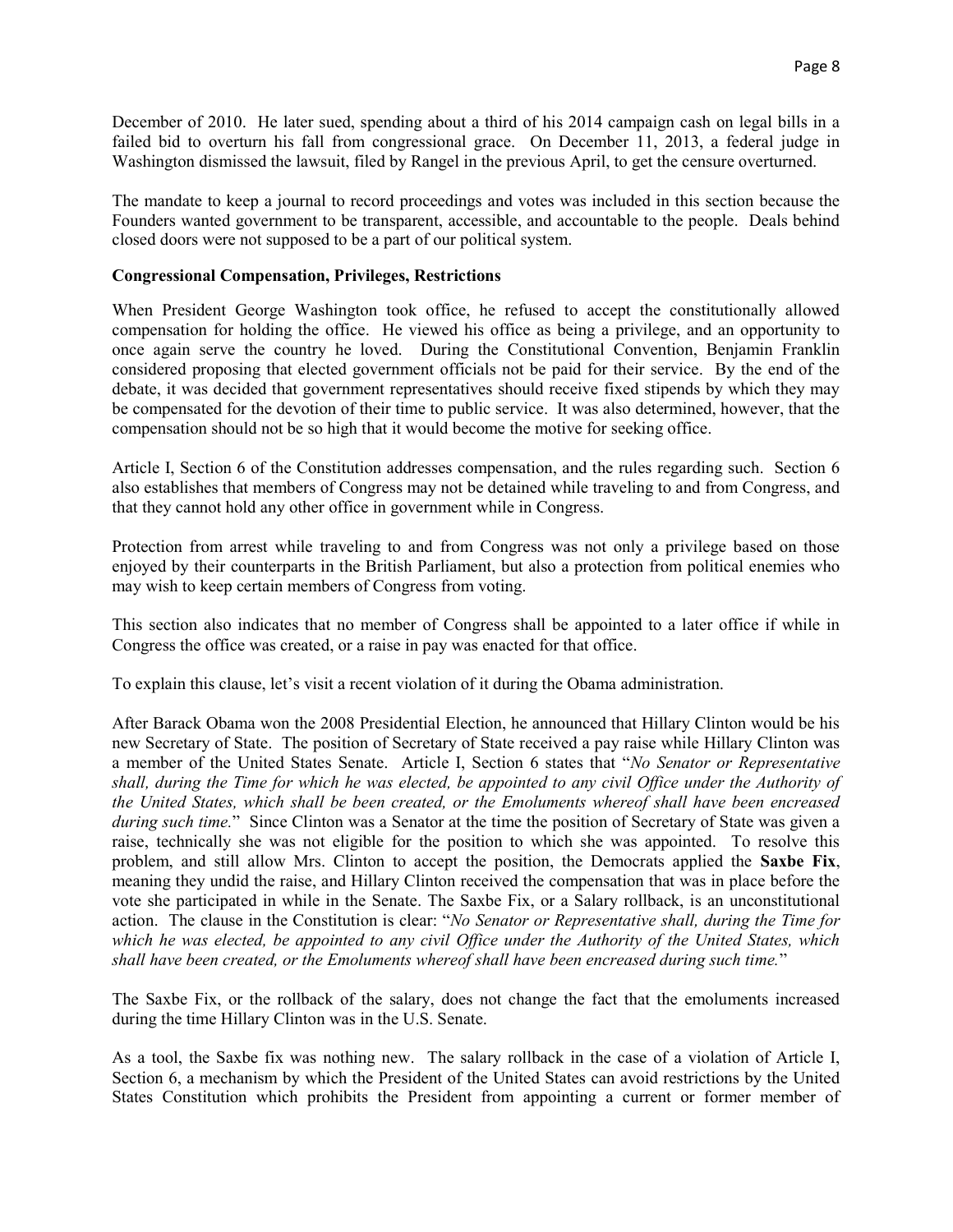Congress to a position that was created, or to an office position for which the pay and/or benefits were increased, during the term for which that member was elected until the term has expired, was first used in 1909. The "Saxbe" name was applied to the political maneuver later in history. The Saxbe Fix is named for William Saxbe, a Senator appointed Attorney General by President Richard Nixon in 1973.

## Terms:

Adjourn: Suspend proceedings to a later time and/or place.

Censure: Procedure for publicly reprimanding a public official for inappropriate behavior. There are normally no legal consequences. Censure is not mentioned in the Constitution, but is a procedure devised by the legislature as a tool for formal condemnation of a member of the congressional body.

Congress of the United States: The legislative branch of the federal government which consists of two houses; a Senate and House of Representatives. The Congress is the only part of the federal government granted the authority of legislative powers.

Granted: To confer, give, or bestow. A gift of legal rights or privileges, or a recognition of asserted rights, as in treaty. To legally transfer.

Impeachment: To charge with misconduct. Formal process that may lead to removal of an official accused of unlawful activity; impeachment does not mean the removal from office, though removal from office is often the result of impeachment proceedings.

Legislative Powers: The ability to make law, modify law, repeal law, and anything else that has to do with affecting law.

Nullification: State power to ignore unconstitutional federal law.

President pro tempore: Second highest ranking official of the United States Senate. Vice President is President of the Senate and the highest-ranking official of the Senate despite not being a member of the body. During the Vice President's absence, the president pro tempore presides over its sessions or appoints another senator to do so. The president pro tempore is elected by the Senate and is customarily the most senior senator in the majority party.

Pro Forma Session: A session in either house of the United States Congress at which no formal business is expected to be conducted, so as to fulfill the obligation "that neither chamber can adjourn for more than three days without the consent of the other." Pro forma sessions are also used to prevent the President from pocket-vetoing bills, calling the Congress into a special session, and to prevent the President from making recess appointments.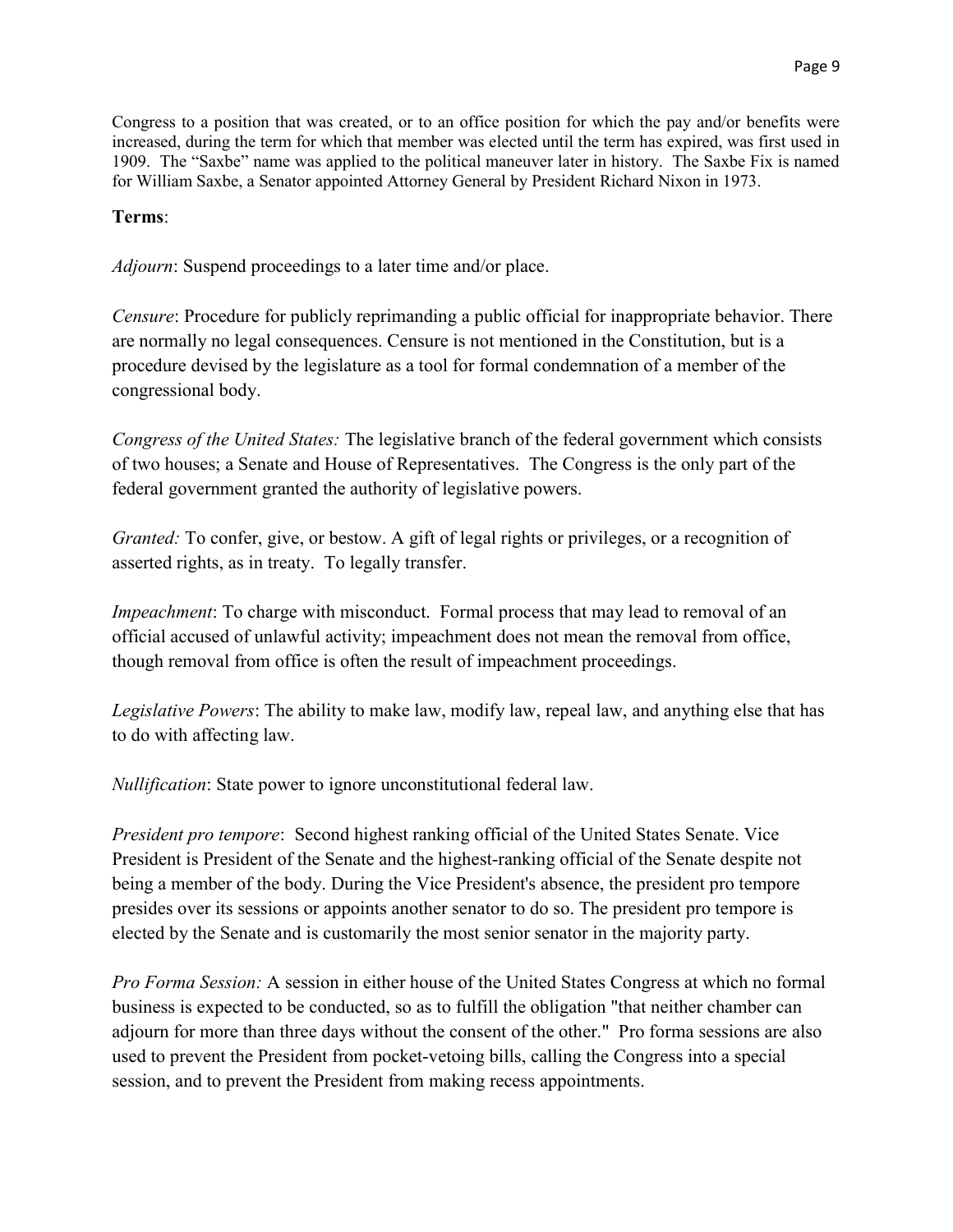Quorum: Minimum number of members of an assembly necessary to conduct the business of that group.

Saxby Fix: Salary rollback. A mechanism by which the President of the United States can avoid restrictions by the United States Constitution which prohibits the President from appointing a current or former member of Congress to a position that was created, or to an office position for which the pay and/or benefits were increased, during the term for which that member was elected until the term has expired. First used in 1909, the Saxbe Fix is named for William Saxbe, a Senator appointed to Attorney General by Nixon in 1973.

# Questions for Discussion:

1. If only Congress can make law, then why do some politicians believe that Executive Orders can modify law, or that regulatory agencies can create new regulations to enforce laws that were never passed by Congress?

2. The word "granted" reminds us that all powers once belonged to the States, and some of those authorities were "granted" to the federal government for the purpose of carrying out the tasks necessary for the protection, preservation, and promotion of the union. If the federal government was created by the States, then how can statists justify their belief that all federal laws trump all State laws?

- 3. Why do you think the Congress has two legislative houses?
- 4. Why do you think representatives are only elected for two years?
- 5. Why is it significant that only the House can originate bills for raising revenue?
- 6. Why is the power of impeachment belonging to the House so important?

7. As President of the Senate, what kind of role should the Vice President play in the day to day activities of the United States Senate?

8. Why do you think the House of Representatives has the sole power of impeachment, but the Senate has the task of hearing the case?

9. How are the dynamics of our governmental system different in relation to how the Senators are appointed, or voted for?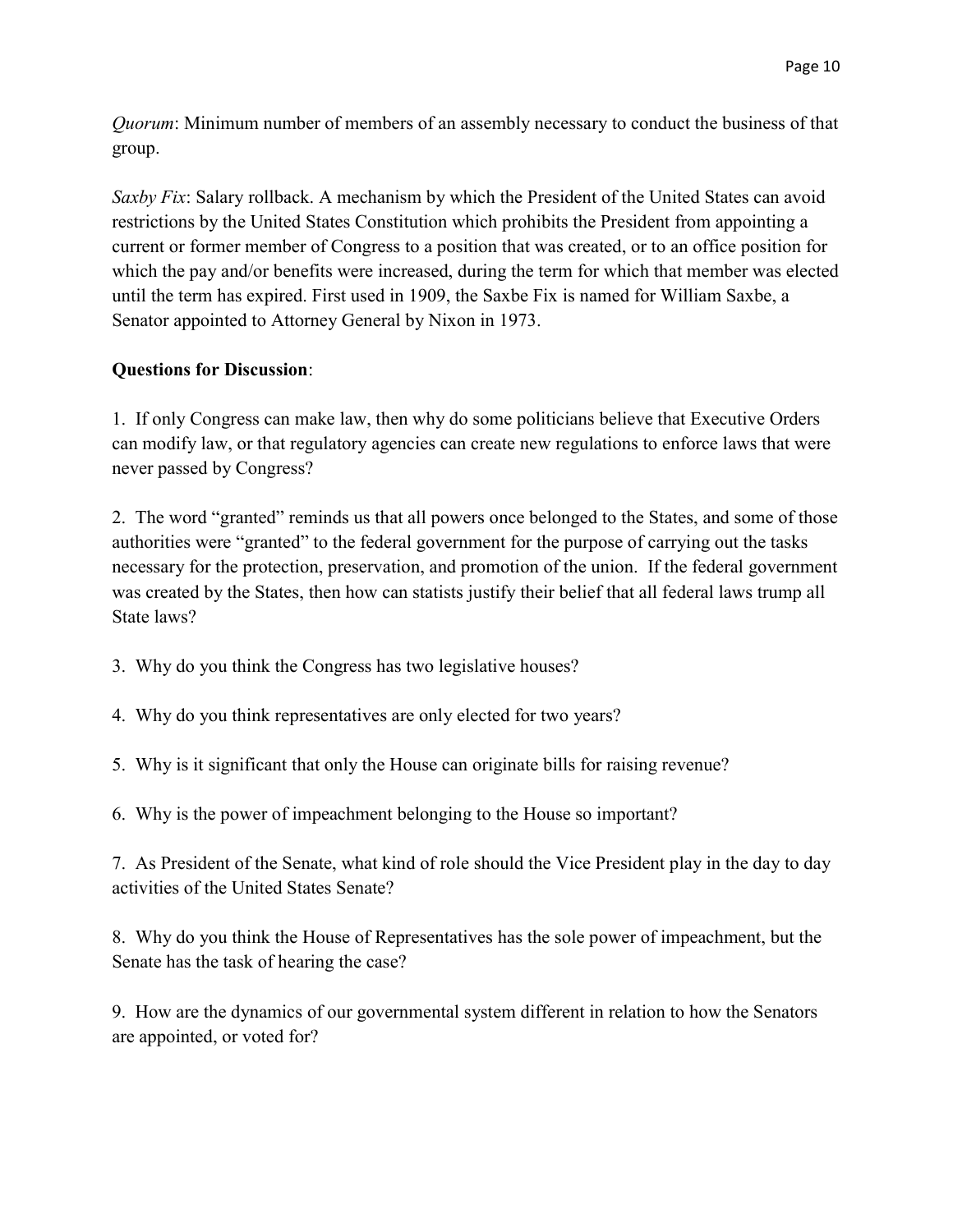10. How was the Senate expected to check the House of Representatives, and work together with the House to check the Executive and Judiciary?

11. Why do you think the authority for prescribing the times, places, and manner of holding elections was given to the State Legislatures?

12. Why was Congress given the allowance to pass laws that may make or alter such regulations?

13. Why was the federal government prohibited from influencing the places for choosing Senators?

14. To conduct business, the houses of Congress need a quorum. If they do not have a majority, they may remain in session through a rule established by Congress called pro forma. What advantages does pro forma give the houses of Congress when it comes as serving as a check against the executive branch?

15. Why do you think neither house can adjourn without the permission of the other?

16. The houses of Congress establish their own rules of procedure. If a member breaks any of these rules, Congress also has the authority to punish the rule breaker. One type of punishment is called censure. How is censure an adequate punishment?

17. How has the concept of transparency changed over the last two hundred years?

# Resources:

Edwin Mora, "Top Democrat Dodges Question on Constitutionality of Obama Appointments, Says Pro Forma Sessions Are 'Games Being Played'," CNSnews.com (January 6, 2012): http://cnsnews.com/news/article/top-democrat-dodges-question-constitutionality-obamaappointments-says-pro-forma

Free Dictionary by Farlex; http://legal-dictionary.thefreedictionary.com/Grant

Joseph Andrews, A Guide for Learning and Teaching The Declaration of Independence and The U.S. Constitution - Learning from the Original Texts Using Classical Learning Methods of the Founders; San Marcos: The Center for Teaching the Constitution (2010).

Larry Schweikart and Michael Allen, A Patriot's History of the United States; New York: Sentinel (2004).